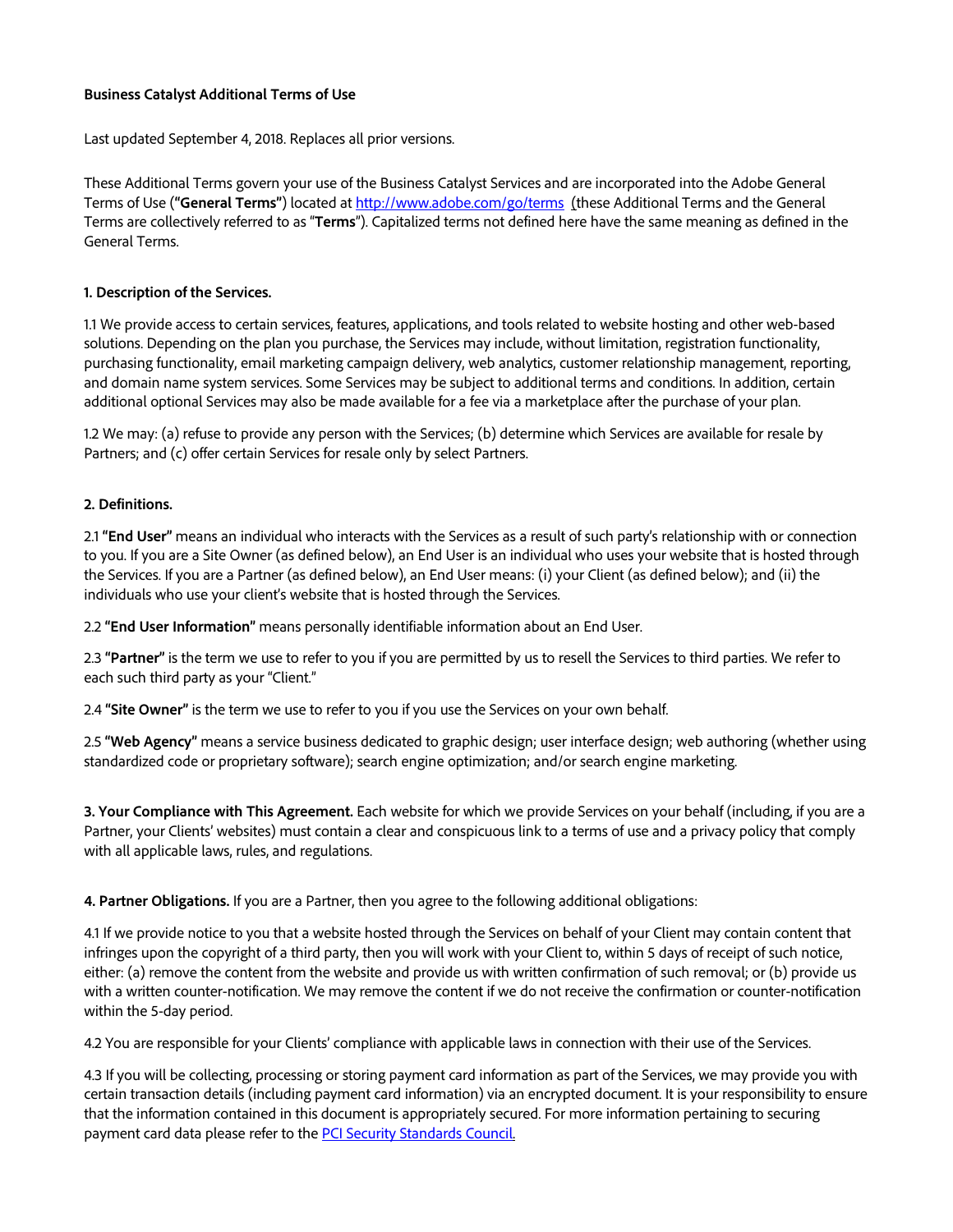4.4 You will obtain any authorizations from End Users necessary for us to provide the Services and to access and process End User Information.

4.5 Your agreement with each Client gives us the right to access, use, remove, or delete content as set forth in this Agreement. In any such agreement, you do not have to identify Adobe by name; you may refer to Adobe as your service provider.

4.6 You will promote the Services. However, we are not obligated to provide you with a non-exclusive license to use rebrandable material to support such marketing efforts.

**5. Your Compliance with Applicable Law.** You must comply with all applicable local, state, federal and international law and rules in regard to the use, and, if you are a Partner, the resale, of the Services. The applicable law may include those governing the collection, use, disclosure, and retention of personal information; the advertisement of products and services; the sending of commercial email messages, text messages, and other communications; and export and import. If you are a Partner, you are further responsible for your End User clients' compliance with applicable law in connection with their use of the Services.

**6. Commercial messages and Spam.** You will not directly or indirectly use the Services, or permit the Services to be used, to deliver or facilitate unsolicited commercial email or SMS messages. You are not allowed to use the services to send commercial SMS messages.

### **7. Purchases.**

7.1 Use of the Services is subject to your payment of fees, which may vary according to the plan you have chosen. We are not liable for your inability to collect payments from your Clients. We will collect the fees for the Services at the time of purchase. Your subscription plan will renew automatically until you cancel. You may cancel your subscription before the end of your subscription period, and if you do, your access to the Services will terminate immediately and you will not receive a refund or credit for any unused portion of such subscription. We reserve the right to change fees and pricing at the end of your subscription period.

7.2 If you believe your invoice is incorrect, you must contact us in writing within 60 days of the applicable invoice date to be eligible to receive an adjustment or credit at our discretion.

### **8. Delinquent Accounts.**

8.1 We reserve the right to disable any web sites or other service features maintained in connection with the Services if any applicable fees are 30 days past due. Past due fees are subject to interest of 1.0% per month on any outstanding balance, or the maximum permitted by law, whichever is less, plus all collection expenses. We may charge any applicable fees (including past due fees) to your payment card.

8.2 We may impose a reconnection fee if your use of the Services is terminated or suspended and you later request reconnection. We have no obligation to retain your content and that both content and End User Information may be irretrievably deleted if any applicable fees are 30 days or more past due.

8.3 If you are receiving free use of the Services, then we may suspend or terminate your use at any time and we may delete your content and End User Information associated with such use.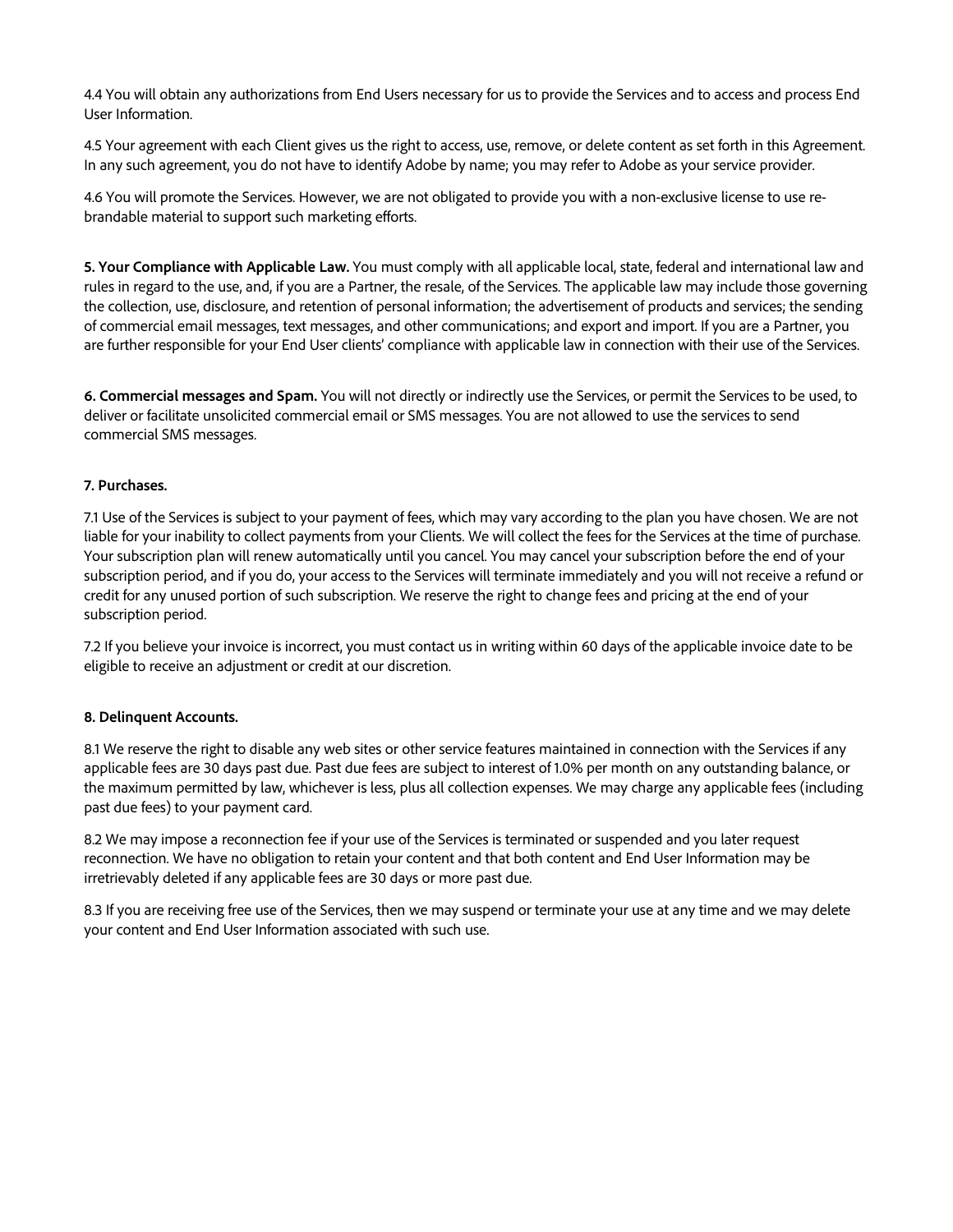**9. Commissions.** Certain Partners are eligible to accrue commissions at a rate, and in the form defined in the terms of the plan they select. Commissions are accrued on the applicable invoiced amount at the time the invoice is paid and will be paid via PayPal on request through the Partner Portal (https://businesscatalyst.com/PartnerPortal). We reserve the right to modify the commission percentage, list prices and cease accrual of commissions at any time; however, any such changes will not negatively affect your commission calculations until 30 days advance notice of such deadline. Any commissions not redeemed by the redemption deadline will be forfeited.

## **10. License to Use the Services.**

10.1 **Site Owner.** If you are a Site Owner, then we grant you a non-exclusive, non-transferable, revocable right for the individuals identified at the time of purchase to access and use the Services for your own internal business purposes, subject to your compliance with these terms.

10.2 **Partner.** If you are a Partner, then we grant you a non-exclusive, non-transferable, revocable right to resell the Services that you purchase, subject to your compliance with these terms.

10.3 **Web Agency.** If you are a Partner who owns or are opening a service business dedicated to web site design, user experience design, or search engine optimization or marketing, then we will provide you with a free website for that purpose. The free website must be used exclusively for promoting yourself or your company, as well as the services you or your company provide. You are not allowed to:

(a) use the free website for any other business than your own or that of your company;

- (b) sell or promote goods of any kind on the website; or
- (c) give or sell the free website to any third party.

10.4 **Marketplace.** When you purchase Services that are made available through a marketplace, you must authorize the Services to be installed and to run on your website in order to use such Services. Upon authorization, the Services will be installed and be made available to you.

### **11. Service Limitations and Excess Fees.**

11.1 Certain Services may have limitations, which we may change from time to time in its discretion. We may charge you excess fees if you exceed such limitations. The Service limitations may involve (but are not limited to): (a) the number of individuals associated with you who are authorized to use the Services; (b) the amount of disk storage space, CPU load, and API calls available to you; (c) the amount of incoming traffic to your or your client's website; (d) the number of e-mail marketing broadcasts you may undertake per month on behalf of yourself or a client; and (e) the number of SMS messages available to you or a client. Our failure to notify you of excess usage shall not affect your responsibility to pay for it.

11.2 We may impose and enforce limits on payment velocity (that is, the number of transactions per a certain unit of time) and any other feature of the Services. We may enforce against a website by blacklisting the website's IP address.

**12. Email Broadcasts**. If a Service includes e-mail marketing broadcasts, such broadcasts will be undertaken at any time during the date specified for such broadcasts, and may take up to 24 hours to deliver starting from the commencement of such broadcasts. Further, we cannot guarantee the delivery of such broadcasts by third-party intermediaries. If a Service includes real-time alerts, such alerts will be sent as soon as possible, however we cannot guarantee their delivery by thirdparty providers and aggregators or other intermediaries.

**13. Survival.** The following sections of these Additional Terms shall survive termination: 5, 7, 8, 15, and 16. We are not liable to you or any third party for any damages that may result or arise out of our termination of your account and/or access to the Services.